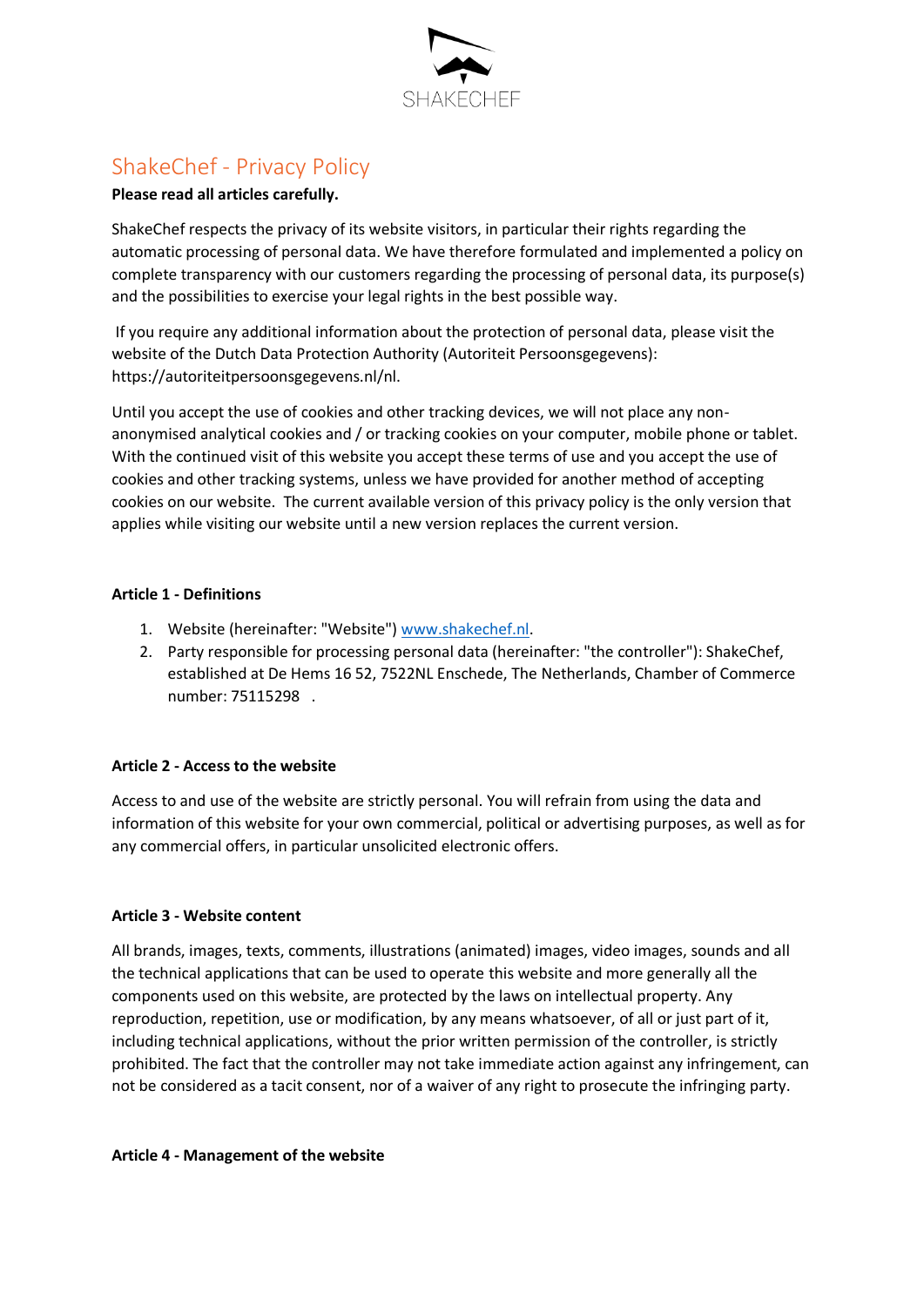

For the purpose of proper management of the site, the controller may at any time: suspend, interrupt, reduce or decline the access to the website for a particular category of visitors delete all information that may disrupt the functioning of the website or conflicts with national or international laws or is contrary to internet etiquette make the website temporarily unavailable in order to perform updates

# **Article 5 - Responsibilities**

- 1. The controller is not liable for any failure, disturbances, difficulties or interruptions in the functioning of the website, causing the (temporary) inaccessibility of the website or of any of its functionalities. You, yourself, are responsible for the way you seek connection to our website. You need to take all appropriate steps to protect your equipment and data against hazards such as virus attacks on the Internet. Furthermore, you are responsible for which websites you visit and what information you seek.
- 2. The controller is not liable for any legal proceedings taken against you:
	- because of the use of the website or services accessible via the Internet
	- for violating the terms of this privacy policy
- 3. The controller is not liable for any damages that incur to you or third parties or your equipment, as a result of your connection to or use of the website and you will refrain from any subsequent (legal) action against the controller.
- 4. If the controller is involved in a dispute because of your (ab)use of this website, he is entitled to (re)claim all subsequent damages from you.

# **Article 6 - Collection of data**

- 1. Your personal data will be collected by ShakeChef .
- 2. Personal data means any information relating to an identified or identifiable natural person ('data subject').
- 3. An identifiable natural person is one who can be identified, directly or indirectly, in particular by reference to an identifier such as a name, an identification number, location data, an online identifier or to one or more factors specific to the physical, physiological, genetic, mental, economic, cultural or social identity of that natural person.
- 4. The personal data that are collected on the website are used mainly by the collector in order to maintain a (commercial) relationship with you and if applicable in order to process your orders. They are recorded in an (electronic) register.

# **Article 7 - Your rights regarding information**

- 1. Pursuant to Article 13 paragraph 2 sub b GDPR each data subject has the right to information on and access to, and rectification, erasure and restriction of processing of his personal data, as well as the right to object to the processing and the right to data portability.
- 2. You can exercise these rights by contacting us at [info@shakechef.nl.](mailto:info@shakechef.nl)
- 3. Each request must be accompanied by a copy of a valid ID, on which you put your signature and state the address where we can contact you.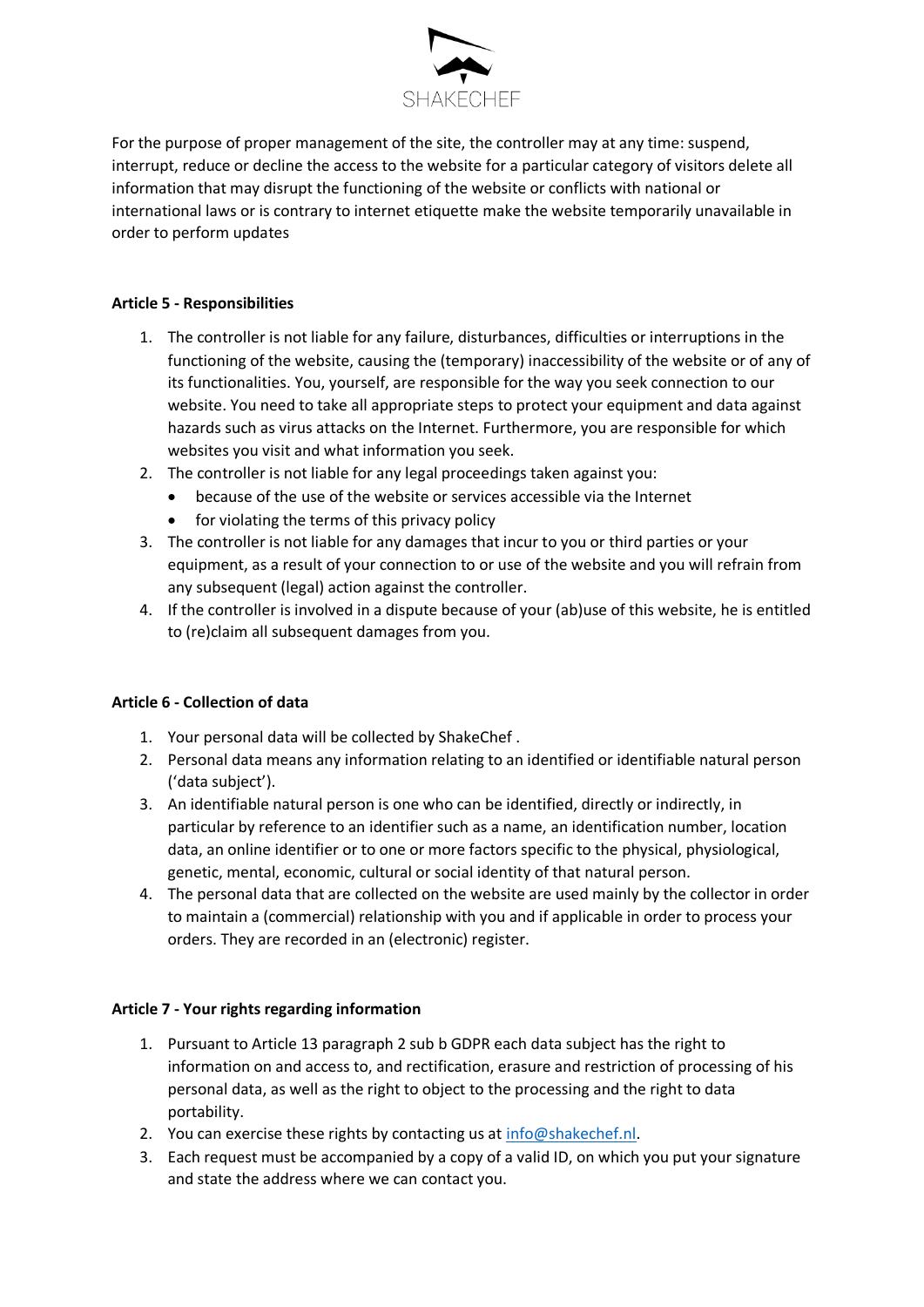

- 4. Within one month of the submitted request, you will receive an answer from us.
- 5. Depending on the complexity and the number of the requests this period may be extended to two months.

### **Article 8 - Legal obligations**

- 1. In case of infringement of any law or regulation, of which a visitor is suspected and for which the authorities require the personal data collected by the collector, they will be provided to them after an explicit and reasoned request of those authorities, after which these personal data do not fall anymore under the protection of the provisions of this Privacy policy.
- 2. If any information is necessary in order to obtain access to certain features of the website, the controller will indicate the mandatory nature of this information when requesting these data.

### **Article 9 - Collected data and commercial offers**

- 1. You may receive commercial offers from the collector. If you do not wish to receive them (anymore), please send us an email to the following address: [info@shakechef.nl.](mailto:info@shakechef.nl)
- 2. Your personal data will not be used by our partners for commercial purposes.
- 3. If you encounter any personal data from other data subjects while visiting our website, you are to refrain from collection, any unauthorized use or any other act that constitutes an infringement of the privacy of the data subject(s) in question. The collector is not responsible in these circumstances.

#### **Article 10 - Data retention**

The collected data are used and retained for the duration determined by law.

#### **Article 11 - Cookies**

- 1. A cookie is a small text file placed on the hard drive of your electronic device upon visiting our website. A cookie contains data so you can be recognized as a visitor when you are visiting our website. It enables us to adjust to your needs and it facilitates you to log in on our website. When you visit our website, we inform you about the use of cookies. By continuing to use our website you accept its use, unless we ask permission by other means. Your consent is valid for a period of thirteen months.
- 2. We use the following types of cookies on our website:
- a) Functional cookies: like session and login cookies to collect session and login information.
- b) Anonymised Analytic cookies: to obtain information regarding the visits to our website, like numbers of visitors, popular pages and topics. In this way we can adjust our communication and information to the needs of our visitors. We can not see who visits our sites or from which personal device the visit has taken place.
- 3. Specifically, we use the following cookies on our website:

No other cookies